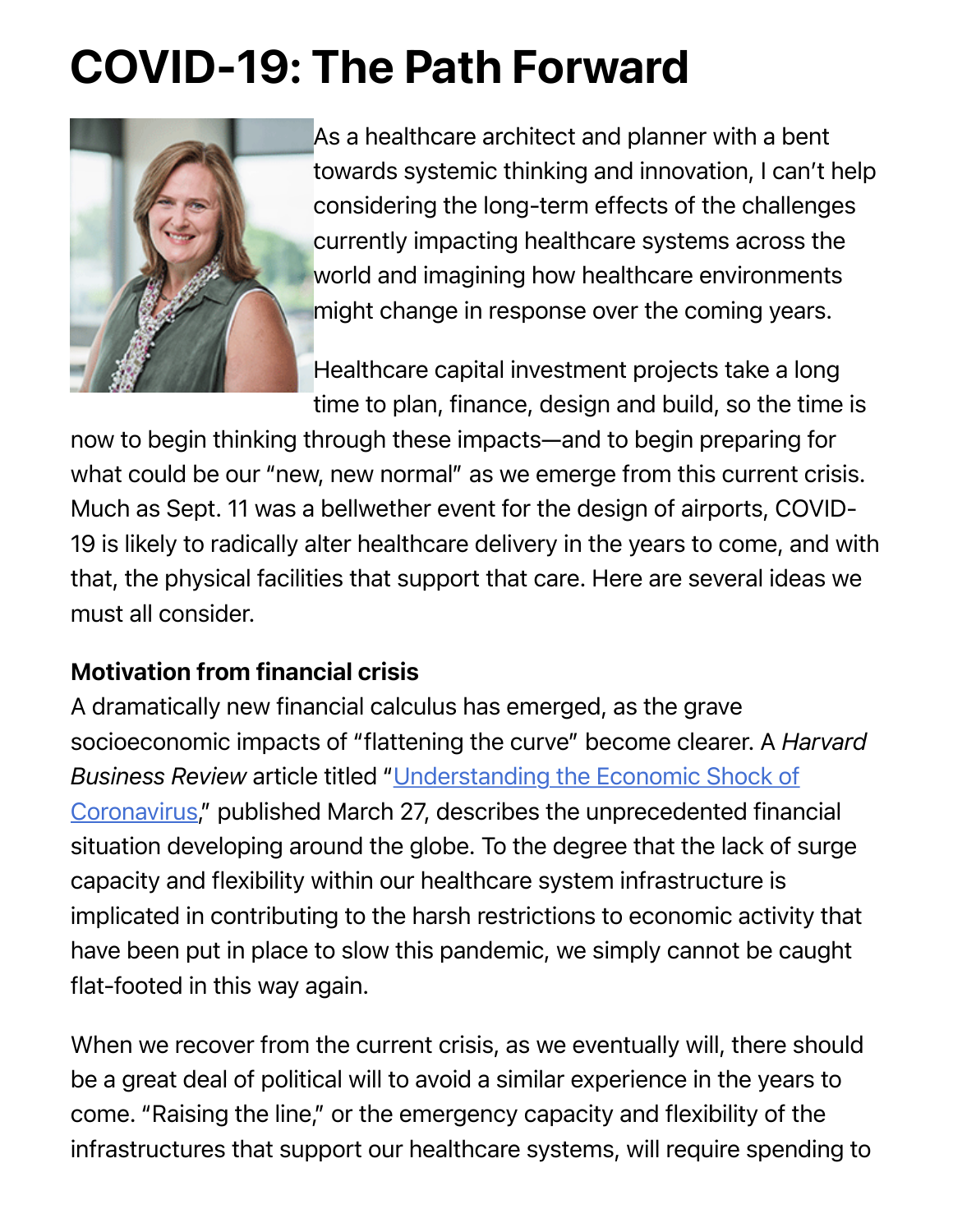buttress them in significant and transformative ways.

#### Evolving planning parameters

Right now, healthcare systems across the country and around the world are temporarily modifying their existing facilities to accommodate capacities and types of patients that were not anticipated when they were designed. Though newer facilities have been designed with much more flexibility, both related to patient acuity and infectious patient isolation, older facilities are less likely to enjoy those advantages. In the near term, retrofitting our existing healthcare facility assets—both new and old—to provide more ready flexibility might be the most obvious change in investment priorities that we are likely to see.

More significantly, however, the lack of overall surge capacity within healthcare systems has presented the most pressing challenges. Almost daily, we are hearing about plans to leverage convention centers, hotels, and dormitories to accommodate patient volumes in the coming weeks and months. Solving our capacity problems won't be easy, nor will it be limited to simply building more intensive care and other inpatient units.

Scientific and technical advances of recent years, such as telehealth and safer disease treatment that can occur at home or at lower-acuity care sites, should be implemented to the maximum extent possible.

Population health management services should be expanded and socioeconomic factors mitigated, lowering both susceptibility to poor outcomes and overall dependence on strained healthcare systems. Overall, wellness and disease prevention should be our first line of defense. These measures will reduce the strain on our highest acuity care sites, thereby creating some excess capacity without requiring additional capital investments.

That said, these measures alone will not solve our need to maintain substantial additional surge capacity to better prepare for future pandemics.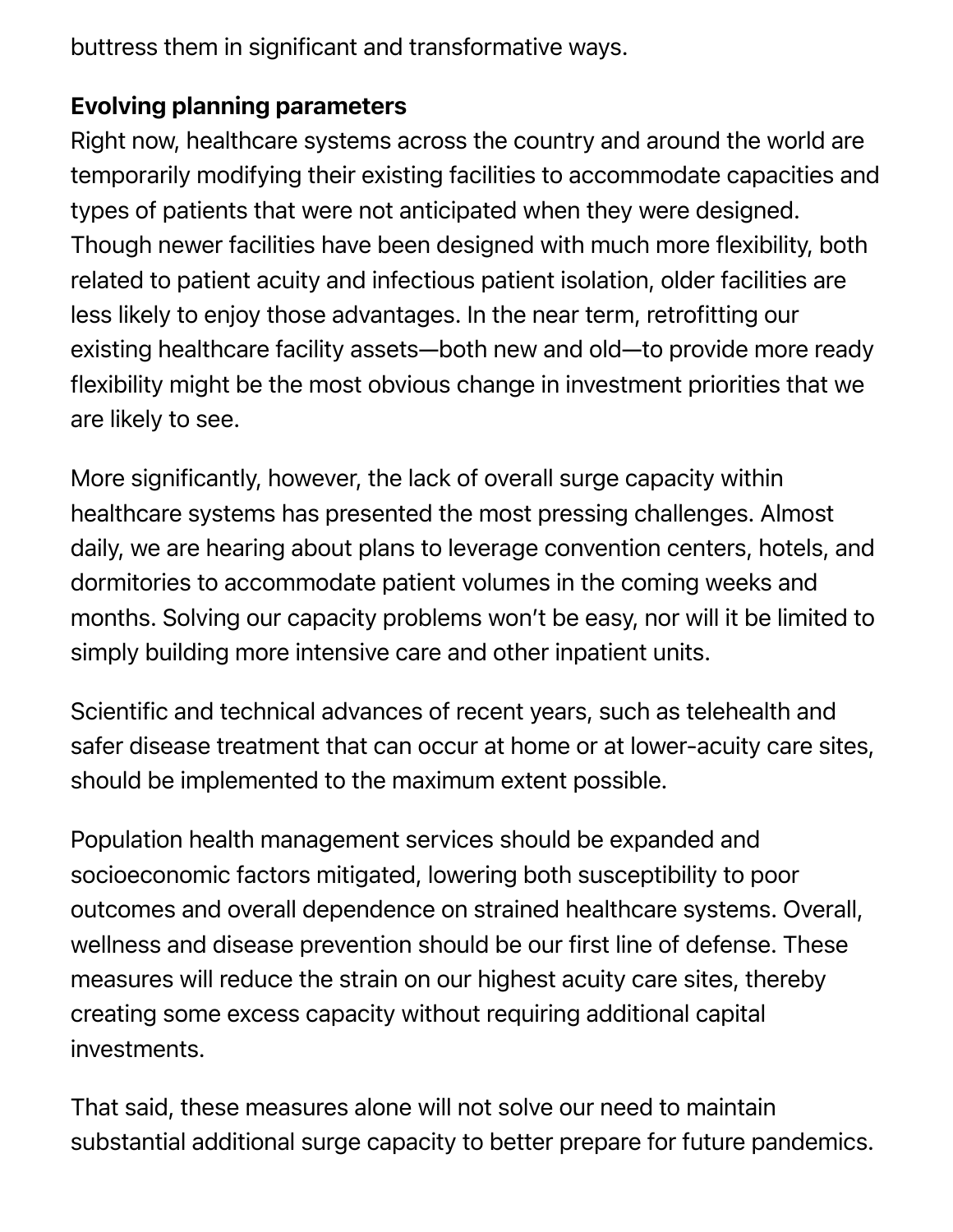Additionally, with many infectious patients needing isolation from other patient populations as well as access to intensive care, the type and configuration of hospital infrastructure also will need to adapt.

With an ever-expanding world population and increasing density in cities around the world, new diseases that continue to emerge will test our preparedness, and additional capacity able to handle future pandemics will be needed—but hopefully not all the time.

#### Infrastructure funding

With the overall impact to our economy and society from COVID-19 fresh in mind, constructing and equipping hospitals to accommodate excess surge capacity may be considered within a different financial calculus than has previously been imagined.

Political will could develop at the federal level to support new investments in our healthcare infrastructure. Similar to the Hill-Burton Act, passed in 1946 in the shadow of World War II, the federal government could determine that an influx of funding is warranted to support hospital construction and modernization, leading to improved system capacity, resiliency, and flexibility in preparation for future crises.

As good stewards of their communities' resources, and under financial pressure to drive down costs even as healthcare consumer expectations rise, healthcare systems are normally quite fiscally conservative with regard to infrastructure investments. They aim to build, as nearly as possible, only the appropriate amount of infrastructure needed to adequately serve their patient populations, with a nominal capacity margin meant to ensure that facilities are always available to serve incoming patients under normal circumstances.

However, the cost of original construction of new healthcare facilities represents only a small fraction of the overall life cycle cost of such facilities. As such, "overbuilding" some amount of space to support surge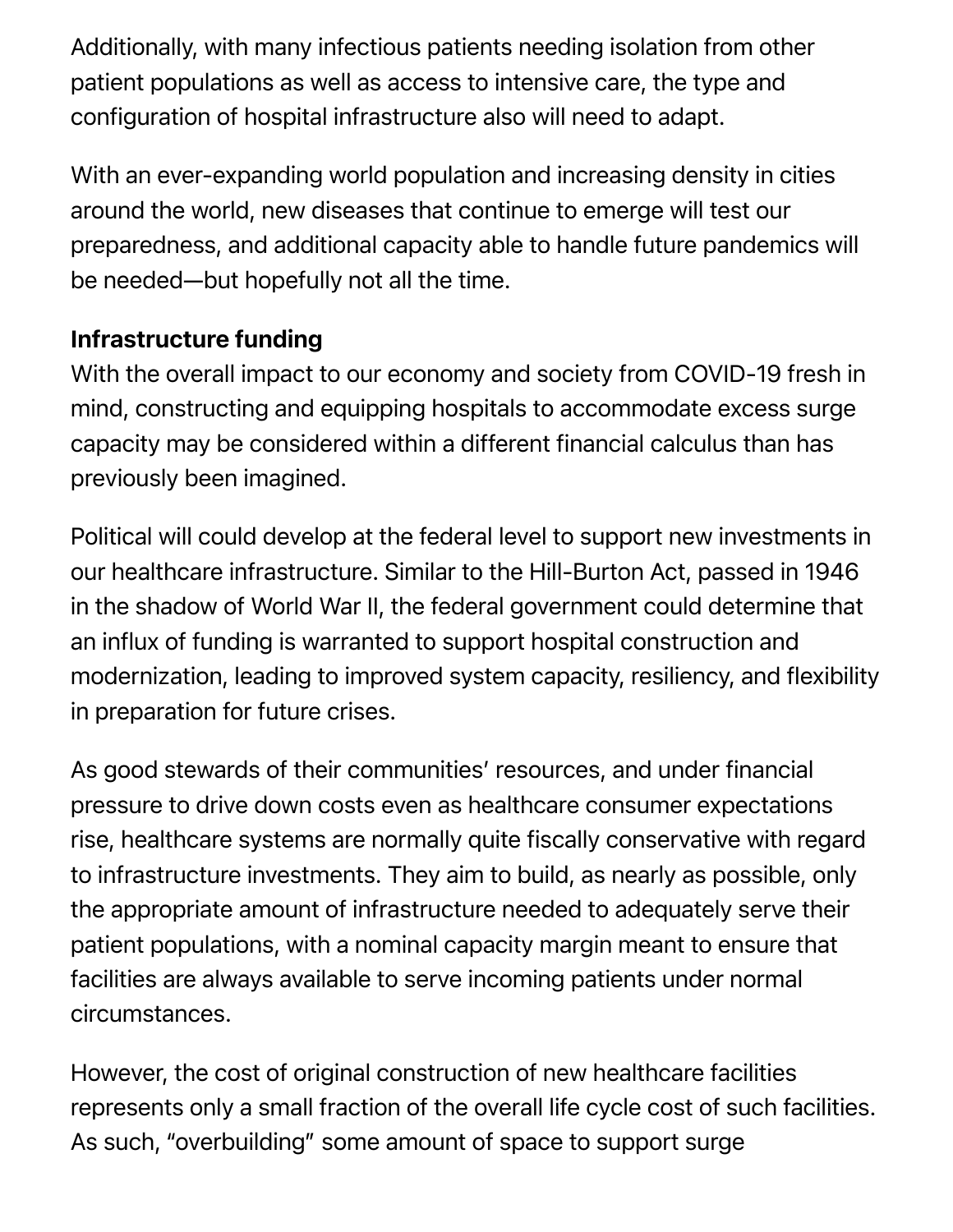preparedness may take on a new luster—especially if federal dollars become available to support construction of surge-adaptable facilities.

## Designing for inpatient and ICU surge capacity

Surge-ready space can be built into hospital infrastructure in relatively economical ways by thoughtfully considering capacity-driven adaptation needs in proactive ways.

## *Designing outpatient facilities to be inpatient ready*

- Facilities designed to accommodate outpatient uses, but that are attached to an inpatient chassis, can be built to hospital life safety and basic construction type specifications, enabling their quick and codecompliant conversion to inpatient uses.
- Uses that occupy larger open areas, such as rehabilitation or open office space, would facilitate quick conversion to inpatient uses by leveraging prefabricated flexible wall systems to build out these open areas when needed.
- Inpatient-capable MEPT systems could be integrated into such facilities, designed to ramp up to serve inpatient needs in these cases through rapid deployment of temporary head-end equipment such as medical gas tanks and emergency generators.

#### *Acuity-flexible patient rooms*

- More commonly in use already, acuity-adaptable rooms may become the default preference for all hospital rooms, with many more patient units designed to support flexible uses including their deployment as infectious disease isolation units.
- By incorporating appropriate bed clearances, medical gases, HVAC provisions, and other code-driven enhancements necessary for acuityadaptable rooms, hospitals can drive down life-cycle costs related to converting facilities to serve the ever-changing medical and surgical needs of their patient populations, including the increased need for ICU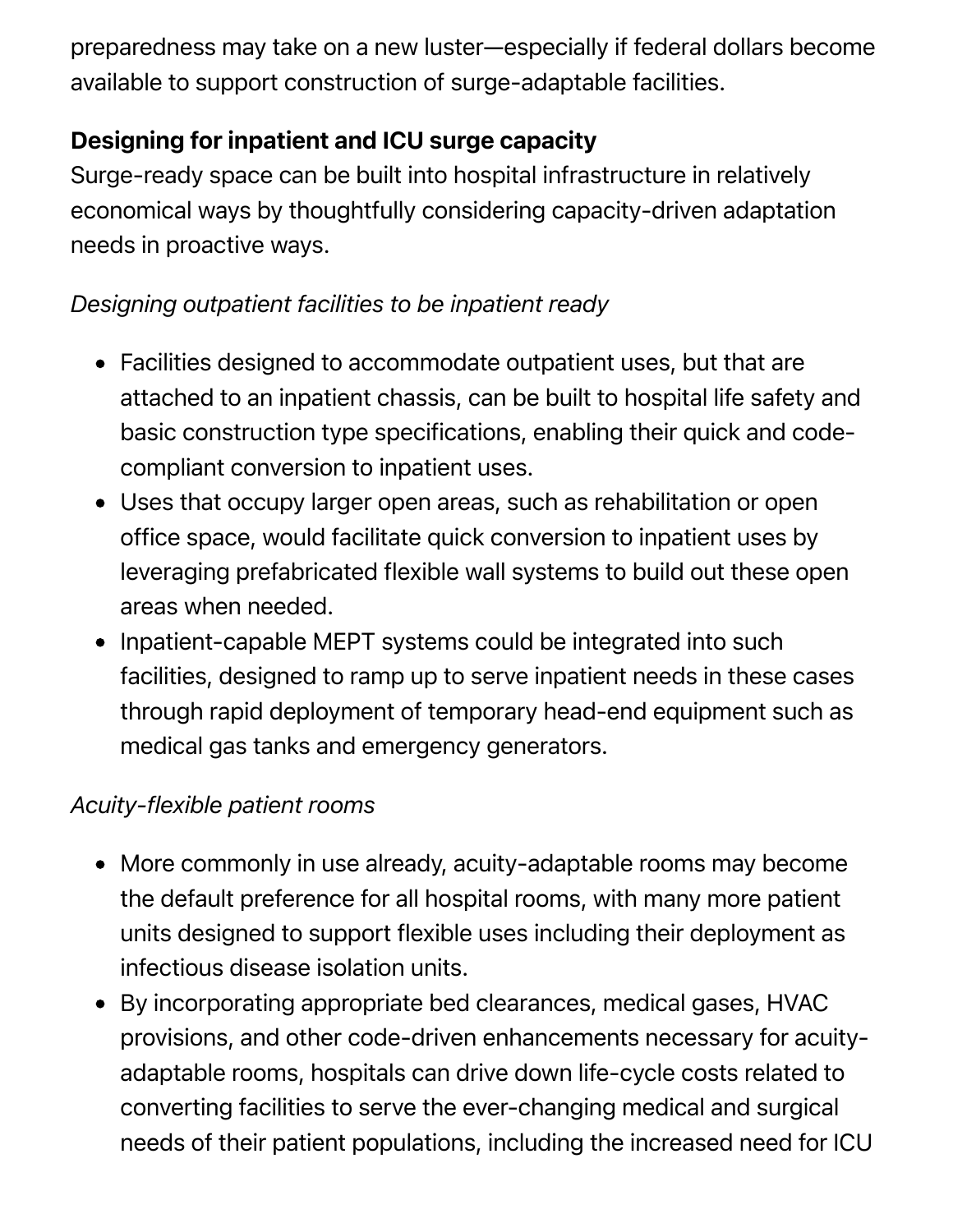support that we are witnessing with COVID-19.

By incorporating such things as anterooms, enhanced patient visualization strategies, highly durable materials, augmented technology, enhanced HVAC flexibility, unidirectional material flow and sterilization capabilities, patient units will be better prepared to handle future spikes in infectious patient volume, specifically.

#### Designing for low-acuity extended stays

Hospital administrators are already challenged to find facilities able to receive patients who no longer require the services of a hospital but who do need long-term rehabilitation or skilled nursing care. These facilities could be unable to accommodate patients recovering from novel viruses such as COVID-19, not knowing if they may remain infectious and, therefore, a risk to other residents.

Related, additional low-acuity hospital capacity may also need to be augmented, as these patients' stays could be extended.

A need for more low-acuity hospital inpatient beds might also be realized in the future simply due to our aging population. With more seniors needing more acute care services, skilled nursing could become more commonly integrated into hospital settings.

Careful planning can accommodate both potential eventualities, and lifecycle cost analyses may prove that these are good investments over the long term, knowing what we know now.

To accommodate low-acuity patient surges, patient rooms could be designed to accommodate two patients, when needed, by building them slightly larger and by outfitting each room with excess medical gas outlets, lighting controls, and electrical and data connections.

#### Maintaining safety, starting at the ED

Emergency departments, the point of entry for many patients seeking to gain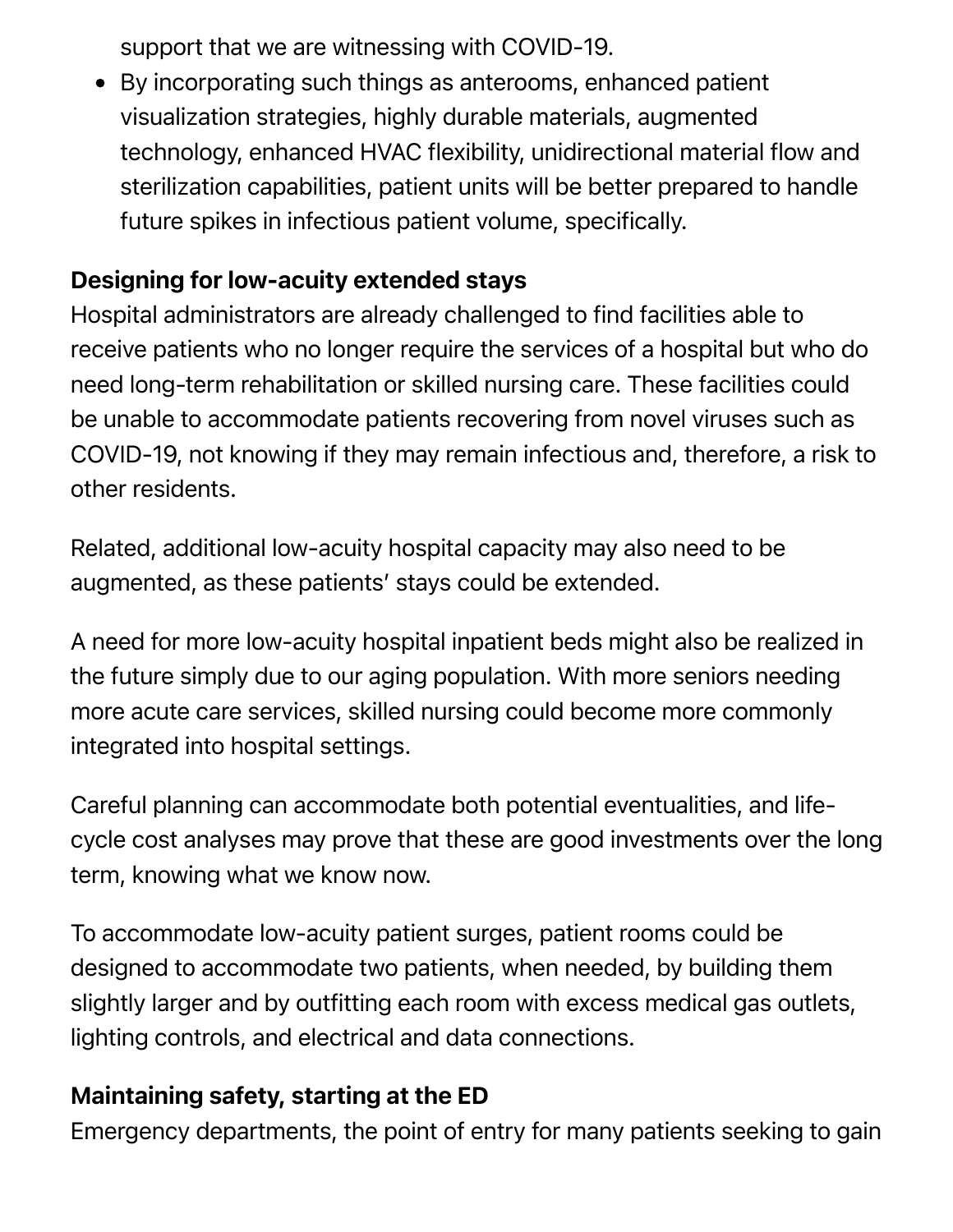access to medical care, may introduce new design parameters, as well, including:

- Entry and triage sequences that more quickly and easily allow infectious patients to be separated from other ED patients and families
- More discreet and sub-divided waiting areas, leveraging contemporary audiovisual and other interactive technologies to maintain line-of-sight and communication pathways
- Additional infection control measures, including augmented mechanical systems
- Separate pathways to intensive care units, to minimize crosscontamination
- Full compliance with inpatient regulatory standards, rather than ambulatory standards.

# Ambulatory and clinical facility impacts

Finally, ambulatory care sites, urgent care centers, and primary care practices may all experience the impact of new design thinking related to inpatient surge capacity, as well:

- Future ambulatory care facilities may be designed to function in acuityadaptable ways, allowing health systems to deploy them as low-acuity community hospitals when they need to accommodate surging volumes of higher acuity or infectious patients at their main inpatient care sites.
- Urgent care sites may be outfitted with drive-through windows or exterior-access exam rooms, to permit infectious or "worried-well" patients to be tested in a socially distanced manner, while still allowing patients to gain access to an in-person care provider.
- Exam rooms in all of these facilities may be more flexibly designed to accommodate both in-person visits and telehealth services, with an integrated, ergonomically correct provider work area incorporated.

#### History as prologue

Having previously taught a graduate course in the history of healthcare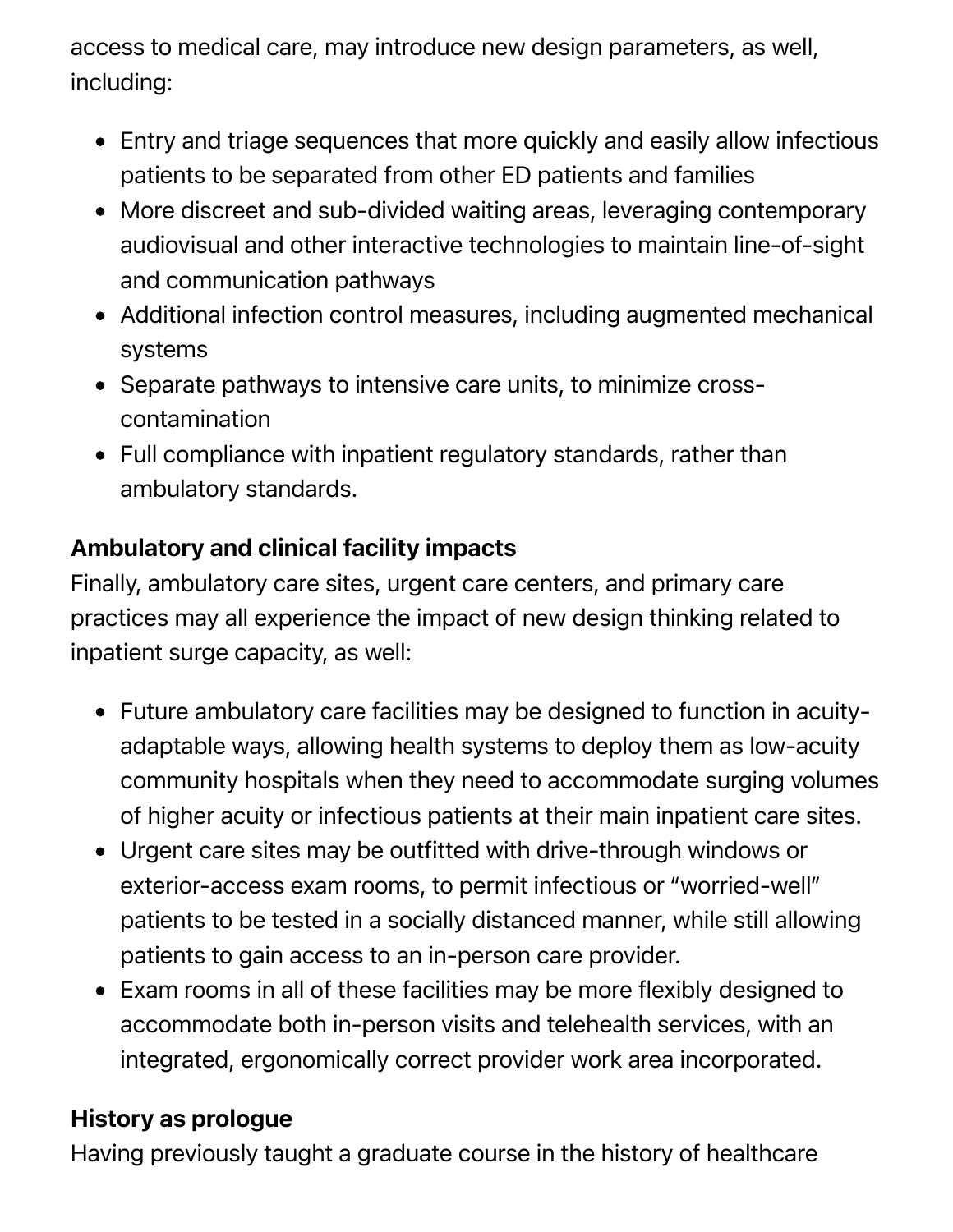architecture within the Kent State University Elliot Program for Healthcare Design, I have a keen understanding of the radical transformation that healthcare facility design has witnessed over the past few centuries.

Following the arc of innovation in the profession it serves, I would offer that radical transformation within healthcare architecture as a result of our collective experience with COVID-19 is not only plausible but also highly likely.

We live in a rarefied moment in history where access to phenomenally powerful medical care is taken for granted in much of the First World. The Spanish Flu of 1918 occurred before we had become accustomed to our modern-day sense of relative safety from the horrifying impacts of infectious diseases. Penicillin was not discovered until 1928. The COVID-19 challenge is laying bare how much we count on that sense of safety for the health not only of our bodies but also of our communities, economies, and society at large.

Our hospitals and other care sites stand in physical, ever-present testimony to that safety. Capacity limitations pervasive within healthcare infrastructure around the globe have been uncovered by COVID-19 and must be addressed. Innovation and transformative design thinking within the healthcare architecture community, in partnership with our inspiring clients, will play a crucial role in restoring our collective sense of safety over the coming years through improvements to that infrastructure.

In the meantime, I am grateful for, and inspired by, the dedication, creativity, collaboration, and care that I am seeing every day among our healthcare system client partners as they rise to this current challenge. I anticipate that they will emerge that much stronger and more resolved to do their best to care for their communities through any additional future challenges that may come. Stay safe out there, and thank you for all you do.

*P'Elizabeth Koelker, AIA, NCARB, LEED AP, is a principal and studio director*